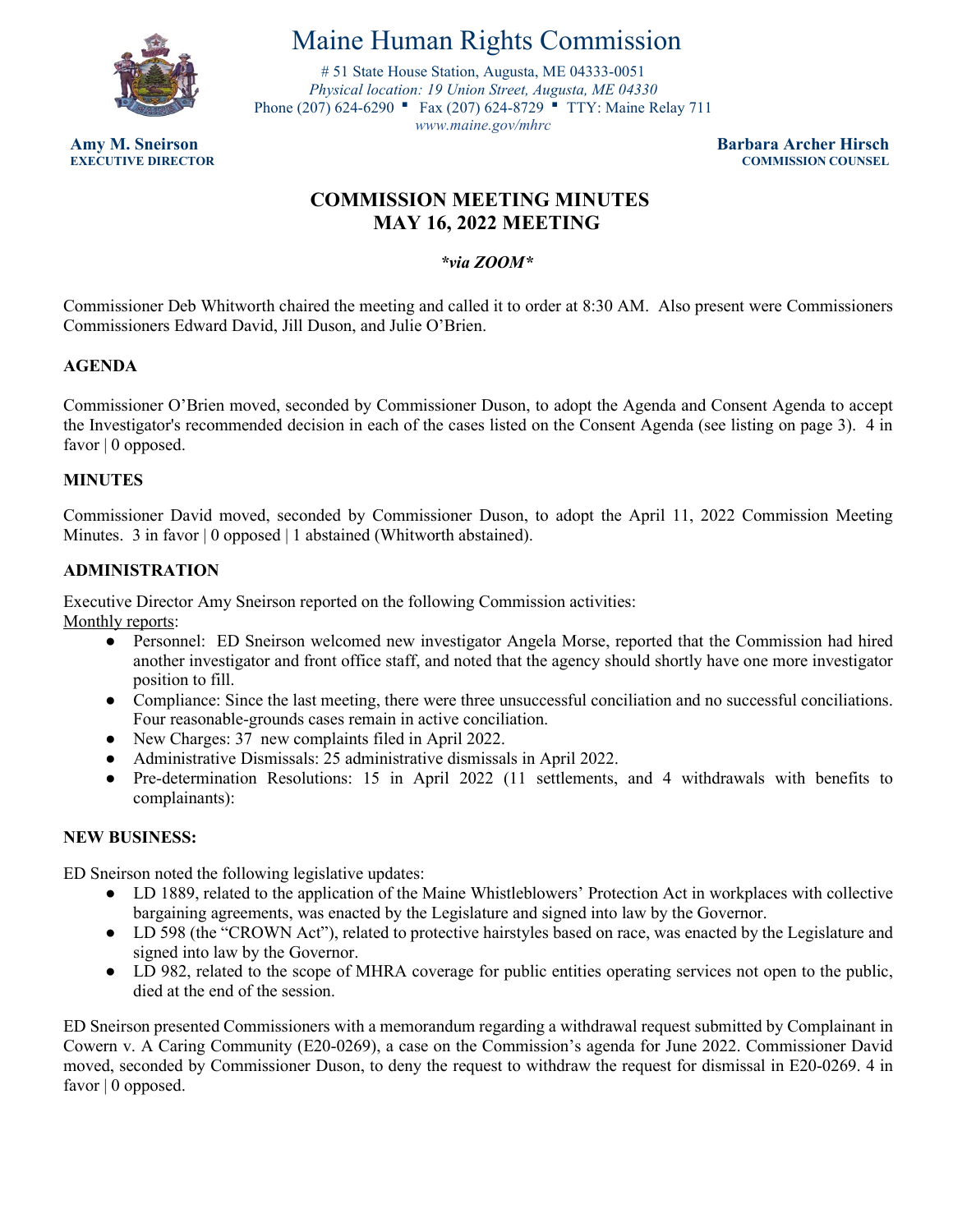The Commission completed the business portion of the agenda at 8:46 AM.

#### **At 8:47 AM Commissioner Ashby began the case hearing agenda.**

 Investigator Kit Thomson Crossman reviewed their report and recommendations. Commissioner Duson moved, seconded by Commissioner O'Brien, to find no reasonable grounds to believe that the Girl Scouts of Maine retaliated against Dan E20-0158: Dan Kinch (Sebego) v. Girl Scouts of Maine, Inc. (Sebego). Complainant was not present; at his request, ED Sneirson read his presentation to Commissioners. Attorney Kathleen Wade restated the position of the Respondent. Kinch for engaging in WPA/MHRA-protected activity, and to dismiss the case in accordance with the MHRA. 3 in favor | opposed | 1 abstained (Whitworth abstained).

to believe that Peter Cooper discriminated against Jessica Ellis based on disability and/or interfered with her right to be E20-0212\*: Jessica Ellis (Lisbon Falls) v. Peter Cooper (Topsham). Attorney Norman Belanger restated the position of the Respondent. Jessica Ellis restated her position as the Complainant. Investigator Thomson Crossman reviewed their report and recommendations. Commissioner David moved, seconded by Commissioner Whitworth, to find no reasonable grounds free from disability-based discrimination in employment, and to dismiss the case in accordance with the MHRA.. 3 in favor | 1 opposed (Duson opposed).

 restated the position of the Complainant. Amy Dieterich restated the position of the Respondent. Investigator Alex Bridley on the basis of sex or retaliated against her based on WPA- and/or MHRA-protected activity, and to dismiss the case in E20-0223: Joan Kelly (Hartford) v. Oxford County/Oxford County Sheriff's Dept. (South Paris). Attorney Adam Lee reviewed her report and recommendations. Commissioner Whitworth moved, seconded by Commissioner O'Brien, to find no reasonable grounds to believe Oxford County/Oxford County Sheriff's Department discriminated against Joan Kelly accordance with the MHRA. 3 in favor | 1 opposed (Duson opposed).

 **reasonable grounds** to believe that the Town of Scarborough discriminated against Benjamin Landry in employment on the basis of disability (denial of reasonable accommodation), and to attempt conciliation in accordance with the MHRA. E20-0242\*: Benjamin Landry (Saco) v. Town of Scarborough (Scarborough). Attorney Mark Franco restated the position of the Respondent. Benjamin Landry restated his position as the Complainant. Investigator Thomson Crossman reviewed their report and recommendations. Commissioner Duson moved, seconded by Commissioner Whitworth, to find 3 in favor | 1 opposed (O'Brien opposed).

 Commissioner Duson, to find that there are reasonable grounds to believe that Housing Authority of Fort Fairfield discriminated against Sheila Michaud on the basis of disability, and to attempt conciliation in accordance with the MHRA. grounds finding; the default finding is that there are no reasonable grounds to believe unlawful discrimiantion occurred E20-0268\*: Sheila Michaud (Fort Fairfield) v. Housing Authority of Fort Fairfield (Fort Fairfield). Attorney Adam Swanson restated the position of the Respondent. Sheila Michaud restated her position as the Complainant. Investigator Thomson Crossman reviewed their report and recommendations. Commissioner Whitworth moved, seconded by 2 in favor 2 opposed (David, O'Brien opposed). The motion failed for lack of a majority vote in favor of a reasonableand the case will be dismissed in accordance with the MHRA.

At 11:50 AM, Commissioner Ashby joined the meeting.

 H21-0500-A/B/C/D Richard Kahn (Center Harbor, NH) v. Huse School Apartments LP (Bath), Saco Falls Management LLC (Bath), Natasha Cannon (Bath), Bath Housing Authority (Bath). Richard Kahn restated his position as the Complainant. Attorney William Wahrer restated the position of Respondents Saco Falls Management and Natasha Cannon, and Attorney Samuel Rudman restated the position of Respondents Huse School Apartments and Bath Housing Authority. Investigator Jane O'Reilly presented her report and recommendations. Commissioner David moved, seconded by Commissioner O'Brien, to find no reasonable grounds to believe that Huse School Apartments, LP, Saco Falls Management, LLC, Natasha Cannon, and/or Bath Housing Authority discriminated against Richard Kahn on the basis of disability (denial of a reasonable accommodation/terms and conditions/constructive discharge) or retaliated against Richard Kahn for engaging in MHRA-protected activity, and to dismiss the case in accordance with the MHRA. 5 in favor | 0 opposed.